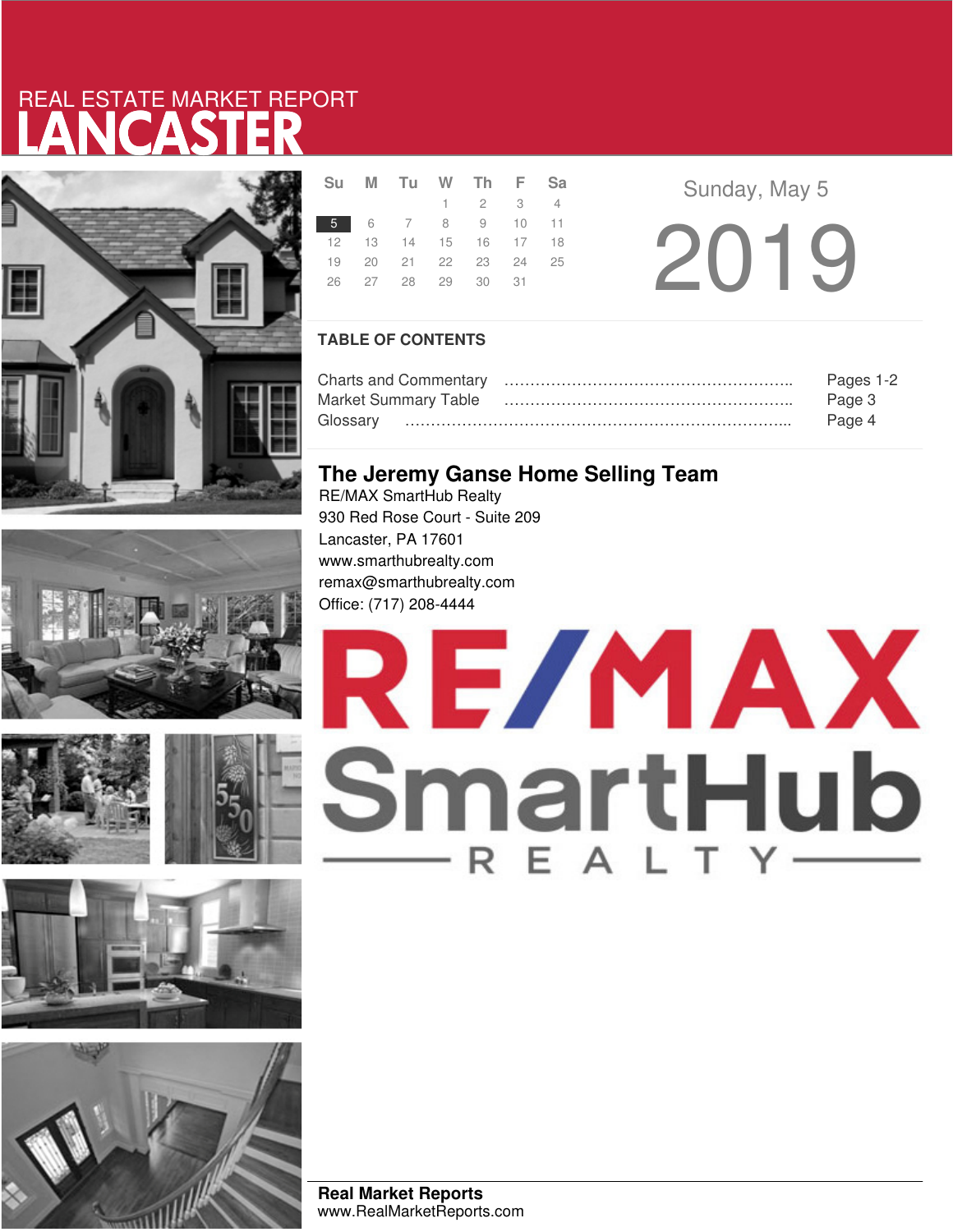

Sunday, May 5, 2019

## The Jeremy Ganse Home Selling Team

remax@smarthubrealty.com RE/MAX SmartHub Realty Office: (717) 208-4444

at the real estate market. Currently there are 924 sales pending in the market overall, leaving 1136 listings still for sale. The resulting pending ratio is 44.9% (924 divided by 2,060). So you might be asking yourself, that's great... but what exactly does it mean? I'm glad you asked! *Let's take a look*

The pending ratio indicates the supply & demand of the market. Specifically, a high ratio means that listings are in demand and quickly going to contract. Alternatively, a low ratio means there are not enough qualified buyers for the existing supply.

**"Current inventory is described as active."**

Taking a closer look, we notice that the \$150K - \$200K price range has a relatively large number of contracts pending sale.

We also notice that the \$250K - \$300K price range has a relatively large inventory of properties for sale at 162 listings. The average list price (or asking price) for all properties in this market is \$348,850.





A total of 2558 contracts have closed in the last 6 months with an average sold price of \$222,474. Breaking it down, we notice that the \$150K - \$200K price range contains the highest number of sold listings.

Alternatively, a total of 1131 listings have failed to sell in that same period of time. Listings may fail to sell for many reasons such as being priced too high, having been inadequately marketed, the property was in poor condition, or perhaps the owner had second thoughts about selling at this particular time. The \$200K - \$250K price range has the highest number of off-market listings at 195 properties.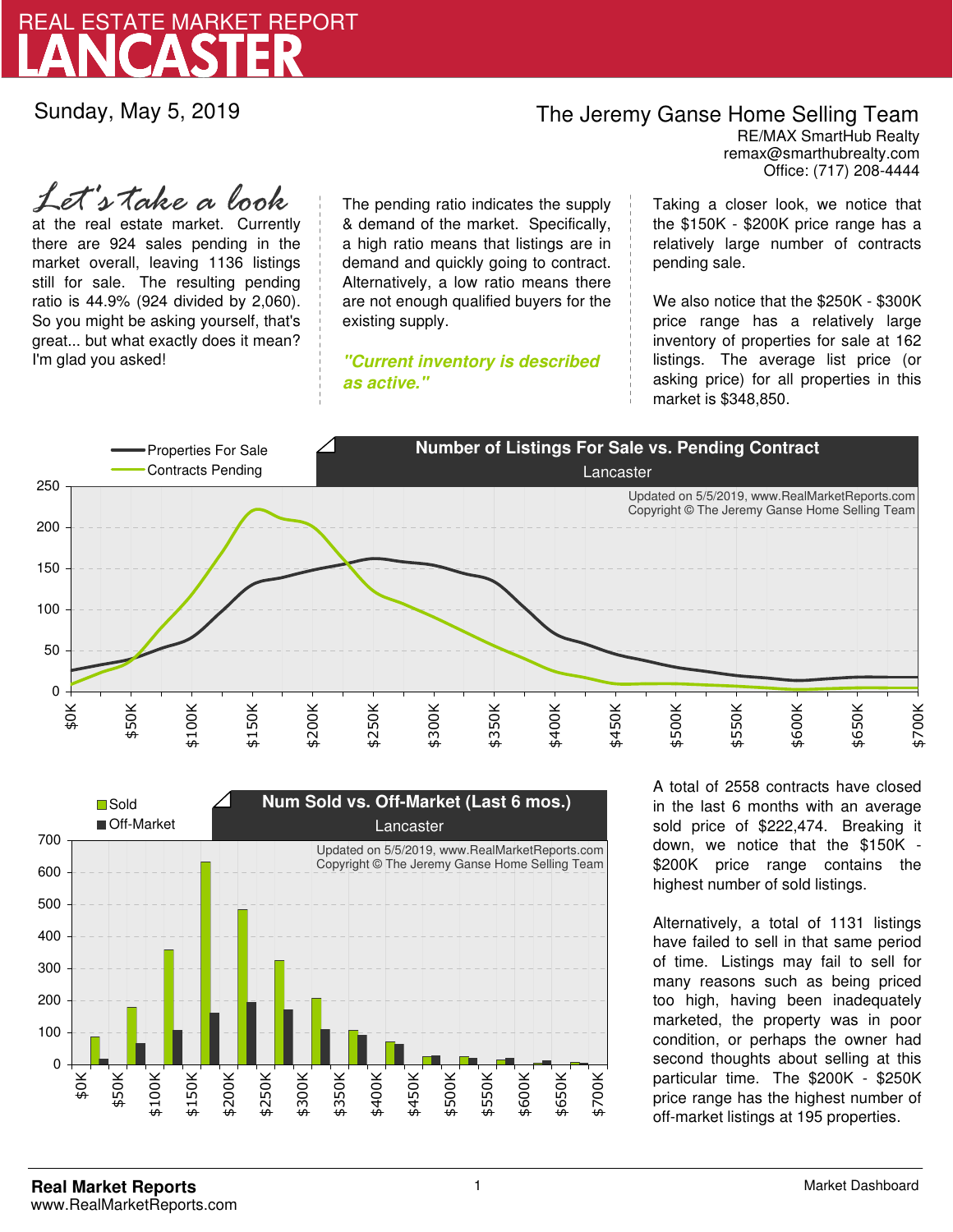## LANCASTER REAL ESTATE MARKET REPORT

Sunday, May 5, 2019

### The Jeremy Ganse Home Selling Team

remax@smarthubrealty.com RE/MAX SmartHub Realty Office: (717) 208-4444

Looking at the chart to the right, you might be wondering why average days on market (DOM) is important. This is a useful measurement because it can help us to determine whether we are in a buyer's market (indicated by high DOM), or a seller's market (indicated by low DOM). Active listings (properties for sale) have been on the market for an average of 127 days.

Analysis of sold properties for the last six months reveals an average sold price of \$222,474 and 50 days on market. Notice that properties in the \$150K - \$200K price range have sold quickest over the last six months.

The recent history of sales can be seen in the two charts below. The average sold price for the last 30 days was \$219,866 with an average DOM of 52 days.

Since the recent DOM is greater than the average DOM for the last 6 months, it is a negative indicator for demand. It is always important to realize that real estate markets can fluctuate due to many factors, including shifting interest rates, the economy, or seasonal changes.



### **"The average list-to-sales ratio for this area is 98.0%."**

Ratios are simple ways to express the difference between two values such as list price and sold price. In our case, we typically use the list-to-sale ratio to determine the percentage of the final list price that the buyer ultimately paid. It is a very common method to help buyers decide how much to offer on a property.

Analysis of the absorption rate indicates an inventory of 2.7 months based on the last 6 months of sales. This estimate is often used to determine how long it would take to sell off the current inventory of properties if all conditions remained the same. It is significant to mention that this estimate does not take into consideration any additional properties that will come onto the market in the future.



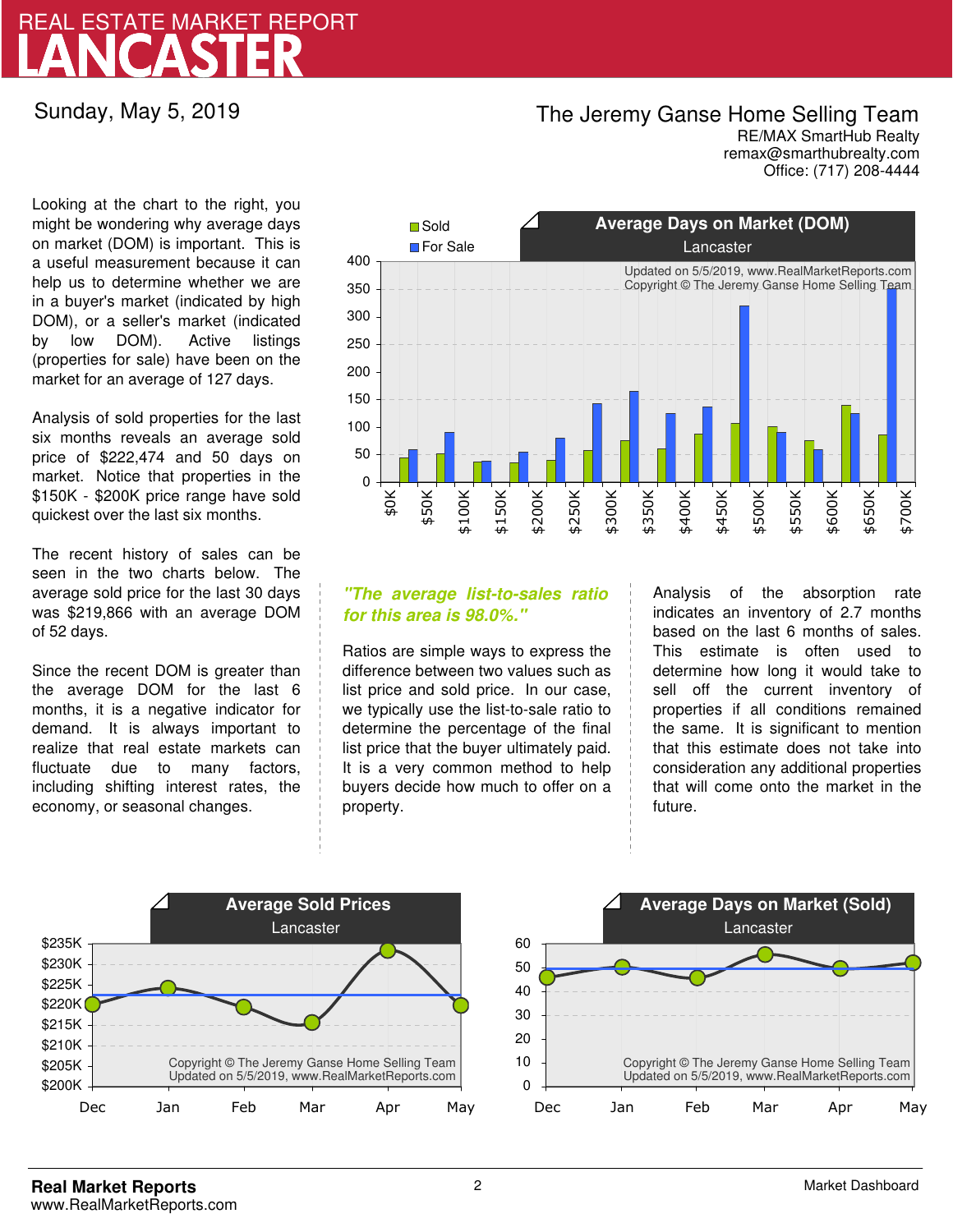# LANCASTER REAL ESTATE MARKET REPORT

Sunday, May 5, 2019

## The Jeremy Ganse Home Selling Team

remax@smarthubrealty.com RE/MAX SmartHub Realty Office: (717) 208-4444

|                                    |           | <b>Contracts Pending</b> <sup>[2]</sup> |            |                   |                |         | Off-Market in the Last 6 Months [3] |                |            |                   |                   | <b>Absorption Rate</b> |                |              |      |
|------------------------------------|-----------|-----------------------------------------|------------|-------------------|----------------|---------|-------------------------------------|----------------|------------|-------------------|-------------------|------------------------|----------------|--------------|------|
|                                    |           | For Sale <sup>[1]</sup>                 |            |                   |                |         | Sold in the Last 6 Months [4]       |                |            |                   |                   |                        |                |              |      |
| <b>Price Range</b>                 |           | <b>Total</b>                            | Avg        | Avg               | Total          | Pending | Total                               | <b>Total</b>   | Avg        | Avg Orig          | Avg               |                        | List to<br>Avg |              | Mos. |
| Min.                               | Max.      | <b>Num</b>                              | <b>DOM</b> | <b>List Price</b> | <b>Num</b>     | Ratio   | <b>Num</b>                          | <b>Num</b>     | <b>DOM</b> | <b>List Price</b> | <b>List Price</b> | <b>Sold Price</b>      |                | <b>Sales</b> |      |
| \$0                                | \$49,999  | 26                                      | 60         | \$33,613          | 9              | 25.7%   | 18                                  | 88             | 45         | \$53,664          | \$50,585          | \$34,005               |                | 67.2%        | 1.8  |
| \$50,000                           | \$99,999  | 40                                      | 91         | \$75,340          | 38             | 48.7%   | 67                                  | 179            | 52         | \$83,792          | \$77,978          | \$73,984               |                | 94.9%        | 1.3  |
| \$100,000                          | \$149,999 | 66                                      | 39         | \$132,098         | 118            | 64.1%   | 109                                 | 359            | 37         | \$134,550         | \$131,881         | \$128,187              |                | 97.2%        | 1.1  |
| \$150,000                          | \$199,999 | 130                                     | 55         | \$179,740         | 220            | 62.9%   | 163                                 | 634            | 36         | \$180,061         | \$177,600         | \$175,039              |                | 98.6%        | 1.2  |
| \$200,000                          | \$249,999 | 148                                     | 80         | \$223,725         | 201            | 57.6%   | 195                                 | 485            | 40         | \$230,018         | \$227,138         | \$223,957              |                | 98.6%        | 1.8  |
| \$250,000                          | \$299,999 | 162                                     | 143        | \$278,072         | 123            | 43.2%   | 173                                 | 325            | 58         | \$279,514         | \$276,434         | \$272,603              |                | 98.6%        | 3.0  |
| \$300,000                          | \$349,999 | 154                                     | 165        | \$327,107         | 91             | 37.1%   | 112                                 | 209            | 75         | \$329,459         | \$325,695         | \$322,192              |                | 98.9%        | 4.4  |
| \$350,000                          | \$399,999 | 134                                     | 126        | \$377,286         | 56             | 29.5%   | 92                                  | 107            | 62         | \$383,877         | \$377,847         | \$372,377              |                | 98.6%        | 7.5  |
| \$400,000                          | \$449,999 | 71                                      | 137        | \$426,716         | 25             | 26.0%   | 65                                  | 71             | 88         | \$435,457         | \$429,262         | \$421,918              |                | 98.3%        | 6.0  |
| \$450,000                          | \$499,999 | 46                                      | 320        | \$478,780         | 10             | 17.9%   | 29                                  | 27             | 108        | \$512,767         | \$484,103         | \$474,588              |                | 98.0%        | 10.2 |
| \$500,000                          | \$549,999 | 30                                      | 91         | \$528,198         | 10             | 25.0%   | 21                                  | 25             | 101        | \$530,908         | \$523,651         | \$519,313              |                | 99.2%        | 7.2  |
| \$550,000                          | \$599,999 | 20                                      | 60         | \$575,981         | $\overline{7}$ | 25.9%   | 21                                  | 16             | 76         | \$593,207         | \$581,426         | \$570,027              |                | 98.0%        | 7.5  |
| \$600,000                          | \$649,999 | 14                                      | 125        | \$629,057         | 3              | 17.6%   | 13                                  | $6\phantom{1}$ | 140        | \$637,528         | \$624,194         | \$615,394              |                | 98.6%        | 14.0 |
| \$650,000                          | \$699,999 | 18                                      | 351        | \$689,436         | 5              | 21.7%   | 6                                   | 9              | 86         | \$689,069         | \$679,514         | \$660,025              |                | 97.1%        | 12.0 |
| \$700,000                          | $\pm$     | 77                                      | 204        | \$1,043,225       | 8              | 9.4%    | 47                                  | 18             | 119        | \$1,022,407       | \$998,519         | \$942,031              |                | 94.3%        | 25.7 |
| <b>Market Summary &gt;&gt;&gt;</b> |           | 1,136                                   | 127        | \$348,850         | 924            | 44.9%   | 1,131                               | 2,558          | 50         | \$230,834         | \$226,987         | \$222,474              |                | 98.0%        | 2.7  |

Status = [1] ACT; [2] PND; [3] WTH, EXP, CNL; [4] CLS

CountyOrParish = Lancaster

PropertyType = Residential

-

Date Range = 11/04/2018 to 05/05/2019 Data believed to be accurate but not guaranteed.